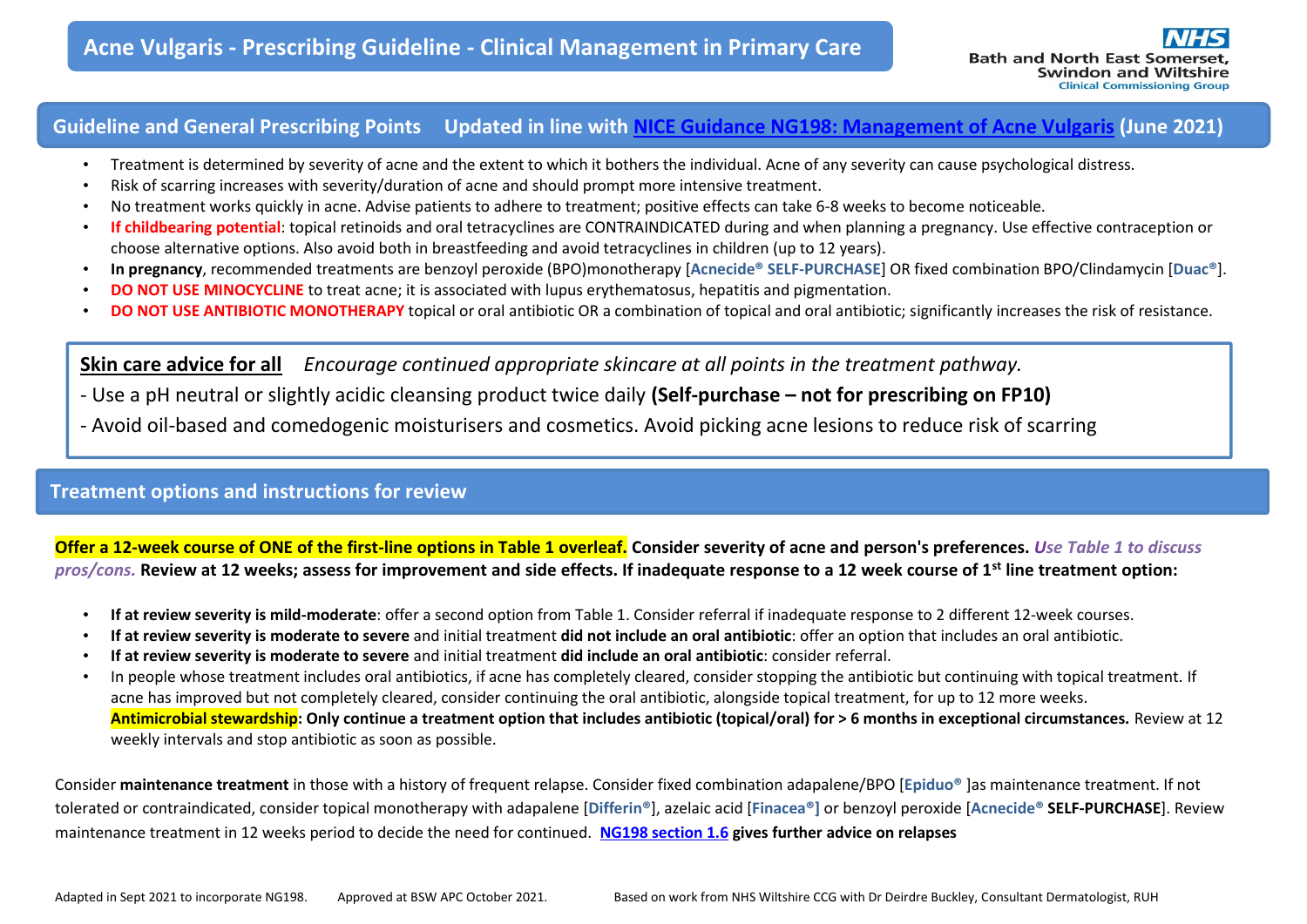

### **TABLE 1**

**NICE state these two fixed combination products can be considered a first line option in acne of ANY SEVERITY**

- Topical adapalene with topical benzoyl peroxide [**Epiduo® gel 2.5/0.1% or 2.5/0.3% Apply OD in evening**] *Does not contain antibiotics. Avoid in pregnancy; caution in breastfeeding. Can cause irritation/photosensitivity/bleaching hair and fabrics.*
- Topical tretinoin with topical clindamycin [**Treclin® gel 0.025/1% Apply OD in evening**] *Avoid in pregnancy and breastfeeding. Can cause irritation, photosensitivity, bleaching hair and fabrics.*

| <b>Mild to Moderate Acne</b>                                                                                                                                             | <b>Moderate to Severe Acne</b>                                                          | <b>Very Severe Acne</b>                          |
|--------------------------------------------------------------------------------------------------------------------------------------------------------------------------|-----------------------------------------------------------------------------------------|--------------------------------------------------|
| • On the face and often mild truncal disease.                                                                                                                            | • More extensive lesions or acne unresponsive to topical antibiotic                     | • Facial lesions and widespread truncal disease. |
| comedones present                                                                                                                                                        | • Systemic treatments useful for truncal disease where topical application is difficult | • Nodules & cysts present, scarring developing   |
| <b>TREATMENT: 12 weeks then review</b>                                                                                                                                   | <b>TREATMENT: 12 weeks then review</b>                                                  | <b>TREATMENT: Specialist</b>                     |
| Epiduo <sup>®</sup> or Treclin <sup>®</sup> applied OD in evening                                                                                                        | Epiduo <sup>®</sup> – applied OD in evening                                             | Systemic isotretinoin is indicated as            |
|                                                                                                                                                                          | <b>OR</b>                                                                               | monotherapy and only available from              |
| OR                                                                                                                                                                       | Topical azelaic acid [Finacea® gel 15%] [Skinoren® cream 20%] apply BD. An              | secondary care or community                      |
|                                                                                                                                                                          | alternative to BPO or to a topical retinoid. Useful for treating comedonal acne,        | dermatology clinics: REFER                       |
| Topical benzoyl peroxide with topical                                                                                                                                    | particularly of the face. It is less likely to cause local irritation than BPO.         |                                                  |
| clindamycin [Duac <sup>®</sup> gel 1/3% or 1/5% Apply                                                                                                                    | <b>PLUS Systemic antibiotic therapy</b>                                                 | If clinical judgement indicates oral             |
| <b>OD</b> in evening.                                                                                                                                                    | Select one of the following oral antibiotics (do not use with a topical                 | isotretinoin for acne may be needed in           |
| Can be used with caution during pregnancy                                                                                                                                | antibiotic):                                                                            | future, be aware that it should not be           |
| and breastfeeding. Can cause skin irritation,                                                                                                                            | Suggested dosage schedules (in increasing cost order):                                  | used unless adequate courses of                  |
| photosensitivity, bleaching of hair and                                                                                                                                  | Doxycycline capsules 100mg daily OR                                                     | standard therapy with systemic                   |
| fabrics.                                                                                                                                                                 | Lymecycline capsules 408mg daily (more expensive)                                       | antibiotics and topical therapy have             |
|                                                                                                                                                                          |                                                                                         | been tried in line with MHRA guidance.           |
|                                                                                                                                                                          | All tetracyclines can cause photosensitivity. And should be avoided in                  | Take into account when choosing initial          |
|                                                                                                                                                                          | pregnancy and breastfeeding and <12yrs.                                                 | treatment option.                                |
|                                                                                                                                                                          |                                                                                         |                                                  |
|                                                                                                                                                                          |                                                                                         |                                                  |
|                                                                                                                                                                          | For patients who cannot tolerate or have contraindications to oral lymecycline          | This primary care guidance does not              |
|                                                                                                                                                                          | or doxycycline, consider alternative antibiotics;                                       | include prescribing info for oral                |
|                                                                                                                                                                          | Oral Erythromycin 500mg BD OR                                                           | isotretinoin. Specialist prescribers can         |
|                                                                                                                                                                          | Oral Trimethoprim 300mg BD (off-label indication)                                       | access PILs/SPCs and risk minimisation           |
|                                                                                                                                                                          |                                                                                         | materials here.                                  |
| Consider BPO monotherapy [Acnecide® 5% gel] SELF-PURCHASE if options in Table1 contra-indicated or if wishing to avoid topical retinoid or topical/oral antibiotic.      |                                                                                         |                                                  |
| To reduce the rick of ckin irritation accociated with topical PBO or retinaids, start with alternate day or short contact application (e.g., wash off after an hour). If |                                                                                         |                                                  |

- To reduce the risk of skin irritation associated with topical BPO or retinoids, start with alternate day or short contact application (e.g. wash off after an hour). If tolerated, progress to using standard application regimen.
- Always combine systemic or oral antibiotics with topical anti-acne agents retinoids +/- BPO to reduce resistance and improve outcome**.**